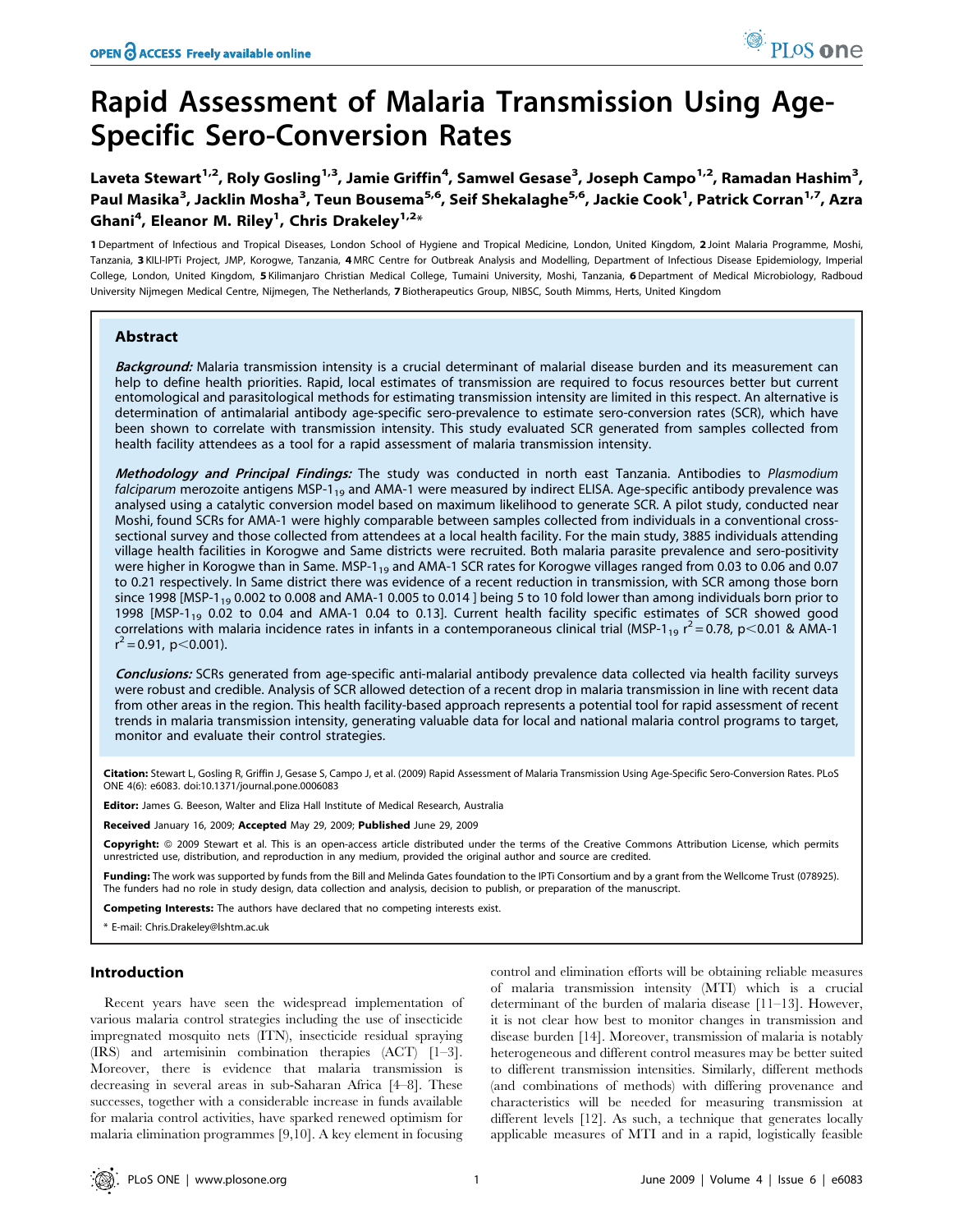manner would have great potential for use by district and national malaria control teams.

The current gold-standard for measuring MTI is the Entomological Inoculation Rate (EIR), determined as the number of infectious bites per person per year (ib/p/yr). EIRs vary across Africa, ranging from less than one to greater than 1000 ib/p/yr [15]. Despite its undoubted relevance and provision of important information on mosquito species and temporal dynamics, determination of EIR is not suited to obtaining rapid estimates of MTI. It is typically a laborious and time-consuming method; moreover mosquito distributions are notably heterogeneous [16–18] with intensive sampling required to provide robust estimates at fine scale and at low mosquito densities. Parasite prevalence (PR), estimated by microscopy or, increasingly, by Rapid Diagnostic Tests (RDTs), has similar limitations. Whilst PR can be estimated reasonably quickly, the resulting prevalence is limited by the sensitivity of the assay used and estimates can be profoundly influenced by antimalarial drug intake and the timing of collection, especially in areas of seasonal transmission; PR also has limited sensitivity to measure changes at the high and low ends of the spectrum of transmission intensities [19]. Estimation of PR using molecular techniques has increased sensitivity but is time consuming and requires skills and equipment unlikely to be available in many resource-poor settings.

An alternative measure of MTI is the prevalence of anti-malarial antibodies in the local population. Previously, a sero-epidemiological approach to evaluate exposure to malaria was widely advocated but its uptake was limited by the requirement for cultured parasites as a source of antigen and a lack of objective criteria for determining sero-positivity [20–22]. More recently, objective analysis of ELISA data (obtained using recombinant malaria antigens) has shown considerable promise, with antibody sero-conversion rates (SCR) showing tight correlation with EIR [23]. The advantages of this approach are several. Antibody responses represent an integration of malaria exposure over time and allow an evaluation of temporal trends in transmission. The longevity of the antibody response generates sero-prevalences that are higher than equivalent parasite rates and the method thus has greater sensitivity in low transmission settings. Technically, SCR assays are simple, cheap and quick to perform and can be adapted to different transmission settings by using antigens of differing immunogenicity [24]. One operational benefit is that antibodies can be eluted from filter paper thereby simplifying sample collection and storage in field conditions [25].

In this study we have examined the utility of serological markers of malaria exposure to rapidly assess MTI in an area of northeast Tanzania. A pilot study was conducted to compare sero-prevalence data from samples collected in cross-sectional surveys with samples from attendees at the health facility in the same community. The latter approach relies on sampling all individuals attending a health facility over a fixed period of time (or until the required number of samples have been obtained), including malaria and non-malaria cases and healthy companions. Sero-prevalence data collected across all age groups, within the context of a large scale intermittent presumptive treatment trial in infants (the KILI-IPTi study) [26], were converted into SCR and used to estimate current and recent trends in malaria transmission. The study demonstrated the utility of rapid assessment of SCR for obtaining realistic estimates of MTI and provided important contextual information to aid interpretation of the results from the IPTi study.

### Methods

## Study Site

is marked small scale heterogeneity in malaria transmission associated with altitude and rainfall [27].

#### Pilot study

Samples were collected from subjects recruited at the Msitu wa Tembo health facility in lower Moshi (Figure 1) in a 3 week period in February 2007. This is a low malaria transmission area on the slopes of mount Kilimanjaro with an EIR of  $\sim$ 3 ib/p/yr [28] where we have previously conducted a cross-sectional malaria prevalence surveys. Eligible participants were any attendee at the health facility for any reason (i.e. family members or guardians accompanying patients as well as patients themselves) who consented to take part. There were no age or gender restrictions. Study details were explained to all potential adult and guardians of child participants. Subsequently, signed or fingerprinted informed consent was obtained for adults and guardians of child participants prior to enrolment. A copy of the consent form was offered to all subjects. Staff at the health facility were informed of the study during a group sensitization session at both the Outpatient Department (OPD) and Maternal and Child Health (MCH) sections of the clinic. Study information sheets in Kiswahili were posted at the clinic.

Consenting participants were registered and assigned a unique ID number which corresponded to the district, dispensary and patient number. Additional information on age, sex and village of residence was collected. Blood samples were collected from finger pricks into an EDTA-coated micro-tube, onto filter paper (3MM Whatman) and onto a rapid diagnostic test (RDT; Parahit-f, Span Diagnostics Limited). RDT results were given to the prescribing officer to assist in patient management. Filter papers stored, after rigorous air drying, in a sealed container containing silica gel as a desiccant, as described previously [25] and were returned, with the EDTA blood sample, to the laboratory at Kilimanjaro Christian Medical Centre (KCMC) for same-day processing, storage and subsequent analysis.

Plasma samples were also obtained from a cross-sectional survey carried out in the village of Msitu wa Tembo in 2005 (for survey methodology see [29]).

#### IPTi study

Subjects were recruited from health facilities within the Korogwe and Same Districts of Tanzania between July and August 2007. Korogwe district is a moderate transmission site located in the Tanga region and Same district is categorized as a low transmission site located to the north and further inland than Korogwe [27] (Figure 1). Four health facilities per district (Korogwe: Magunga, Majengo, Mnyuzi and Magasin; and Same: Same District Hospital, Kisiwani, Gonja Moare and Ndungu Health Centre) were selected based on their involvement within the Kili-IPTi study [26] (Figure 1).

Consenting participants were enrolled as for the pilot study and finger prick blood samples collected onto filter paper and RDTs. Filter paper samples were collected, dried, stored at  $4^{\circ}$ C in air tight containers with desiccant and transported to the KCMC biotechnology laboratory after  $\sim$  2 weeks.

#### Samples for ELISA assays

I. Plasma. EDTA blood samples were centrifuged for 5 minutes (13,000 rpm) and the plasma removed and stored at  $-20^{\circ}$ C. Prior to analysis plasma samples were diluted 1:1000 with PBS containing 0.1%Tween 20 (Sigma, US).

The study was conducted in north east Tanzania where malaria transmission is associated with the two annual rainy seasons; there II. Reconstitution of Filter Paper Blood Spots. Briefly, using a hole punch, a 2.5 mm blood spot (equivalent to approximately 1.5 µl of blood) was removed from the filter paper and placed into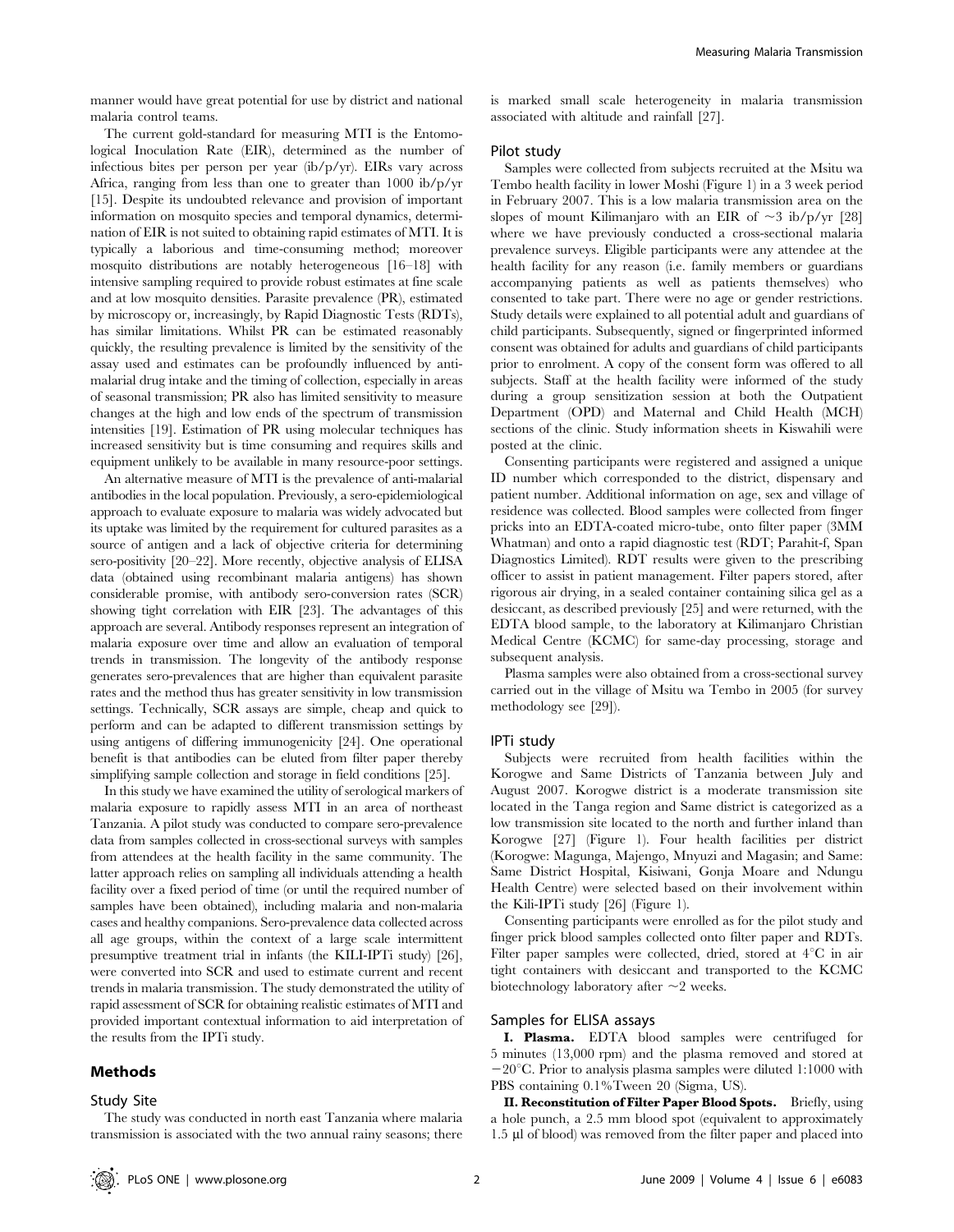

Figure 1. Map showing the study area: Squares mark major towns, circles mark villages with study dispensaries. doi:10.1371/journal.pone.0006083.g001

an appropriately labelled well of a low-binding 96 well titre plate. To each well, 150 µl of reconstitution buffer (PBS plus 0.05%Tween and 0.1% (w/v) sodium azide) was added. Sample plates were sealed and rocked gently at room temperature overnight before storage at  $4^{\circ}$ C until use. The reconstituted blood spot solution was equivalent to a 1/100 dilution of whole blood or 1/200 of serum (assuming a haematocrit of approximately 50%). Ultimately, the final serum dilution equivalent on the processed ELISA plate was 1/1000.

## Enzyme-linked immunosorbent assay

All test samples (plasma, reconstituted filter paper spots) were tested for anti-MSP- $1_{19}$  and anti-AMA-1 human IgG antibodies by ELISA using standard methodology [23,25]. Briefly, recombinant MSP- $1_{19}$  (Wellcome genotype) and AMA-1 (3D7) were coated overnight at  $4^{\circ}$ C at a concentration of 0.5  $\mu$ g/ml respectively. Plates were washed using PBS plus 0.05% Tween 20 (PBS/T) and blocked with 1% (w/v) skimmed milk powder in PBS/T. Samples, a positive (a pool of hyperimmune serum collected from a malaria endemic area) and negative controls (serum from European malaria naïve volunteers) were added in duplicate to each plate. After washing, horseradish peroxidaseconjugated rabbit anti-human IgG (DAKO) (1/5000 in PBS/T) was added to all wells. All plates were developed using OPD substrate solution and reactions were stopped with  $2 M H_2SO4$ . Plates were read immediately at 492 nm and optical density (OD) values recorded.

#### Sample size calculations

Sample sizes were calculated by fitting an empirical function to the results of previous studies [23] to determine how the % relative standard deviation (%RSD; equivalent to the coefficient of variance) scales with the number of positive individuals sampled. A logarithmic function was fitted and used to calculate a sample size (N) necessary to generate sufficient sero-positive samples at different values of SCR to give the required %RSD. It was assumed that the low transmission site in Moshi and Same had a SCR of 0.05/yr (EIR $\sim$ 3) and for a 20% RSD 237 samples are required. The equivalent value for the high transmission sites with an assumed SCR of 1.0 and 20% RSD was 160 samples.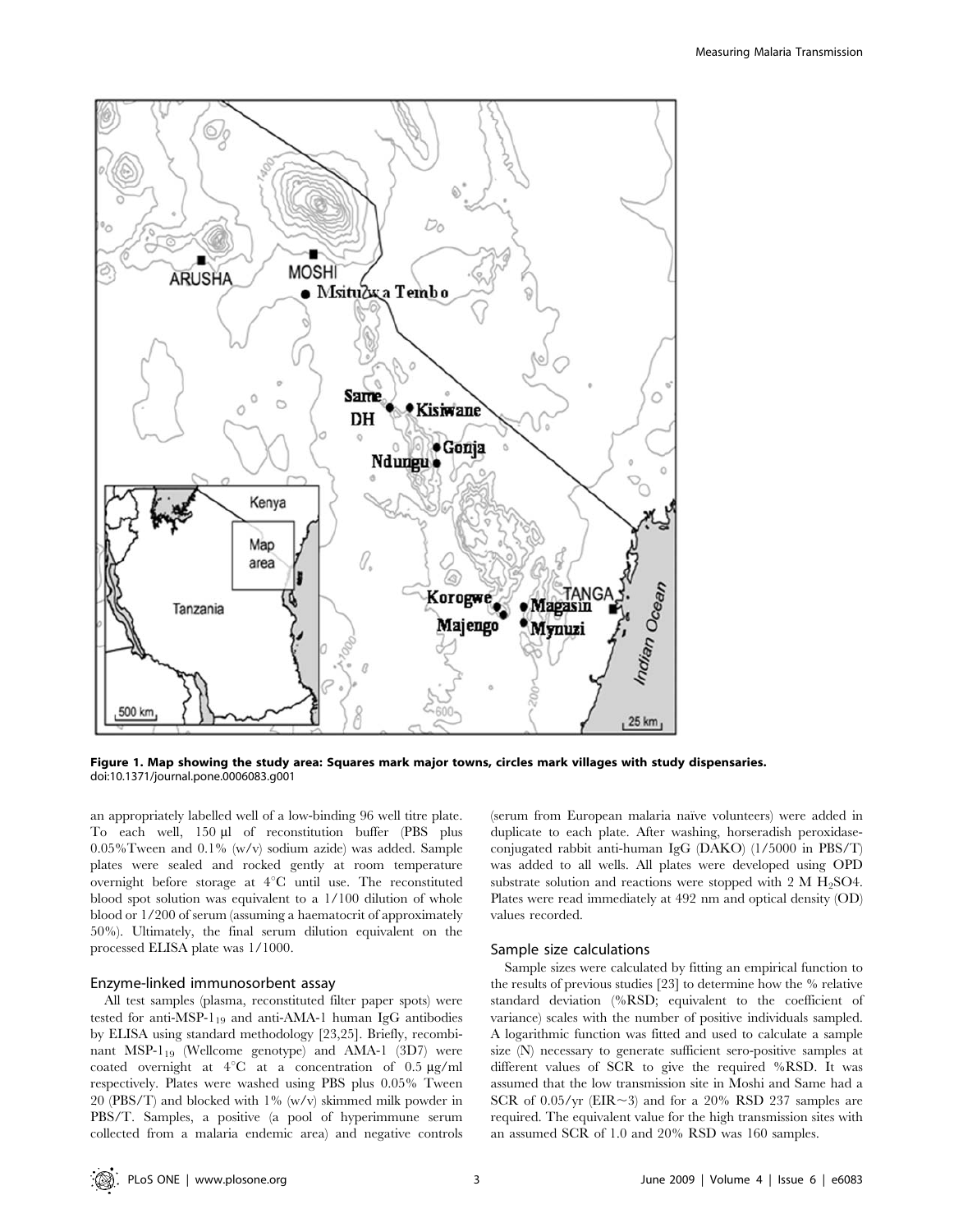| responses to both MSP-1 <sub>19</sub> and AMA-1 of patients recruited through cross-sectional and health facility surveys in Msitu |  |
|------------------------------------------------------------------------------------------------------------------------------------|--|
|                                                                                                                                    |  |
|                                                                                                                                    |  |
|                                                                                                                                    |  |
|                                                                                                                                    |  |
|                                                                                                                                    |  |
|                                                                                                                                    |  |
|                                                                                                                                    |  |
|                                                                                                                                    |  |
|                                                                                                                                    |  |
|                                                                                                                                    |  |
|                                                                                                                                    |  |
|                                                                                                                                    |  |
|                                                                                                                                    |  |
|                                                                                                                                    |  |
|                                                                                                                                    |  |
|                                                                                                                                    |  |
|                                                                                                                                    |  |
|                                                                                                                                    |  |
|                                                                                                                                    |  |
|                                                                                                                                    |  |
|                                                                                                                                    |  |
|                                                                                                                                    |  |
|                                                                                                                                    |  |
| ion DDT pocitivity and corol                                                                                                       |  |
|                                                                                                                                    |  |
|                                                                                                                                    |  |
| $\frac{1}{2}$                                                                                                                      |  |
|                                                                                                                                    |  |
|                                                                                                                                    |  |

| Age group              | Cross sectional survey                |      |                                                                                                                                           | $MSP-1_{19}$             | AMA-1               | Health facility survey |      |                  | MSP-1 <sub>19</sub>    | AMA-1                 |
|------------------------|---------------------------------------|------|-------------------------------------------------------------------------------------------------------------------------------------------|--------------------------|---------------------|------------------------|------|------------------|------------------------|-----------------------|
|                        | N (%)                                 | RDT+ |                                                                                                                                           |                          |                     | N (%)                  | RDT+ |                  |                        |                       |
| $\overline{\vee}$      | 105(4.4)                              | 1.9% | Prevalence (n/N)                                                                                                                          | (13/98)<br>13.3          | 11.2 (10/89)        | 44 (12.9)              | 6.8% | Prevalence (n/N) | 2.3 (1/44)             | 9.1 (4/44)            |
|                        |                                       |      | Titre (IQR)                                                                                                                               | 25.8 (13.7-47.0)         | $14.37(6.6 - 41.0)$ |                        |      | Titre (IQR)      | $34.2 * (20.8 - 63.5)$ | 31.1 (0.0-96.9)       |
| $1$ to $2$             | 126(5.3)                              | 3.2% | Prevalence (n/N)                                                                                                                          | (11/119)<br>9.2          | 13.8 (16/116)       | 16(4.7)                | 0.0% | Prevalence (n/N) | 0.0 (0/16)             | 12.5(2/16)            |
|                        |                                       |      | Titre (IQR)                                                                                                                               | 20.5 (12.0-37.4)         | $19.7(9.2 - 36.4)$  |                        |      | Titre (IQR)      | 32.1 (17.8-53.2)       | 26.5 (4.4-49.8)       |
| S<br>2 to              | 362 (15.3)                            | 1.1% | Prevalence (n/N)                                                                                                                          | 12.8 (42/328)            | 8.9 (30/336)        | 28 (8.2)               | 3.6% | Prevalence (n/N) | 7.1 (2/28)             | 11.1 (3/27)           |
|                        |                                       |      | Titre (IQR)                                                                                                                               | 26.9 (12.8-54.0)         | 21.9 (11.1-40.7)    |                        |      | Titre (IQR)      | 58.1 * (35.2-67.4)     | $26.5 (-4.3 - 49.8)$  |
| $5$ to $10$            | 340 (14.4)                            | 4.4% | Prevalence (n/N)                                                                                                                          | 22.5 (71/315)            | 24.8 (80/322)       | 46 (13.5)              | 4.4% | Prevalence (n/N) | 15.2 (7/46)            | 15.2 (7/46)           |
|                        |                                       |      | Titre (IQR)                                                                                                                               | 42.0 (17.8-115.3)        | 33.9 (16.6-86.2)    |                        |      | Titre (IQR)      | 55.9 (34.2-94.6)       | $28.8 (-4.3 - 126.2)$ |
| 10 to 15               | 233 (9.8)                             | 5.6% | Prevalence (n/N)                                                                                                                          | 29.5 (62/210)            | 45.8 (87/190)       | 54 (15.8)              | 5.6% | Prevalence (n/N) | 14.8(8/54)             | 24.5 (13/53)          |
|                        |                                       |      | Titre (IQR)                                                                                                                               | $(28.3 - 148.5)$<br>573  | 74.9 (37.3-196.5)   |                        |      | Titre (IQR)      | 64.6 (37.3-112.3)      | 104.8 (17.5-208.3)    |
| 15 to 20               | 175(7.4)                              | 1.1% | Prevalence (n/N)                                                                                                                          | (70/162)<br>43.2         | 64.9 (85/131)       | 50 (14.7)              | 6.0% | Prevalence (n/N) | 26.0 (13/50)           | 28.0 (14/50)          |
|                        |                                       |      | Titre (IQR)                                                                                                                               | $(29.7 - 322.9)$<br>77.2 | 172.2 (52.4-263.4)  |                        |      | Titre (IQR)      | 71.3 (40.4-173.1)      | 110.1 (22.0-296.0)    |
| 20 to 25               | 140 (5.9)                             | 1.4% | Prevalence (n/N)                                                                                                                          | $*(82/133)$<br>61.7      | 76.2 (96/126)       | 25 (7.3)               | 4.0% | Prevalence (n/N) | 32.0 (8/25)            | 36.0 (9/25)           |
|                        |                                       |      | Titre (IQR)                                                                                                                               | $1(68.8 - 542.4)$<br>211 | 2014 (89.6-267.5)   |                        |      | Titre (IQR)      | 60.8 (34.2-152.1)      | 69.1 (0.0-325.7)      |
| 25 to 35               | 349 (14.7)                            | 1.4% | Prevalence (n/N)                                                                                                                          | 58.0 (182/314)           | 71.0 (237/334)      | 31 (9.1)               | 0.0% | Prevalence (n/N) | 48.4 (15/31)           | 45.2 (14/31)          |
|                        |                                       |      | Titre (IQR)                                                                                                                               | 186.4 (55.4-503.4)       | 177.1 (71.2-259.1)  |                        |      | Titre (IQR)      | 91.1 (15.8-367.8)      | 195.9 (31.1-600.0)    |
| 50<br>35 <sub>to</sub> | 325 (13.7)                            | 1.2% | Prevalence (n/N)                                                                                                                          | (211/298)<br>70.8        | 79.4 (250/315)      | 25 (7.3)               | 8.0% | Prevalence (n/N) | 64.0 (16/25)           | 56.0 (14/25)          |
|                        |                                       |      | Titre (IQR)                                                                                                                               | 345.9 (103.7-644.2)      | 183.1 (102.9-266.8) |                        |      | Titre (IQR)      | 298.8 (76.3-1587.3)    | 274.7 (171.7-669.0)   |
| $>50$                  | 213 (9.0)                             | 4.2% | Prevalence (n/N)                                                                                                                          | 77.0 (147/191)           | 82.5 (160/194)      | 23(6.7)                | 4.4% | Prevalence (n/N) | 65.2 (15/23)           | 56.5 (13/23)          |
|                        |                                       |      | Titre (IQR)                                                                                                                               | 5 (140.3-700.9)<br>432.  | 180.4 (111.5-264.7) |                        |      | Titre (IQR)      | 189.4 (90.0-739.7)     | 348.8 (115.4-901.6)   |
| Total                  | 2,368                                 | 2.5% |                                                                                                                                           |                          |                     | 342                    | 4.7% |                  |                        |                       |
|                        | doi:10.1371/journal.pone.0006083.t001 |      | denotes a significant difference in the median values tested by ranksum<br>The median titre and interquartile range (IQR) were presented. | analysis.                |                     |                        |      |                  |                        |                       |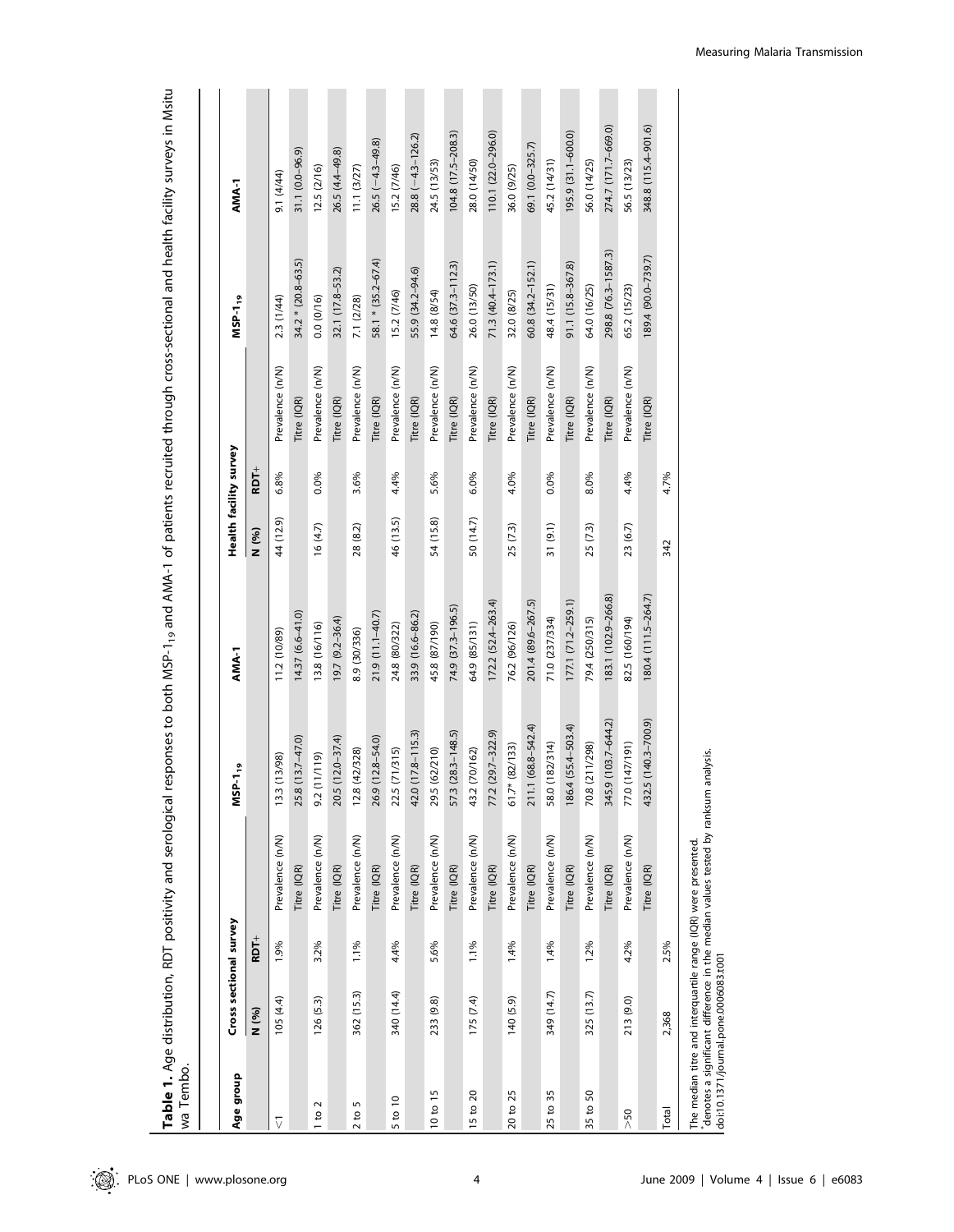

Figure 2. Age sero-prevalence plots for antibody responses to P. falciparum parasite antigens MSP-1<sub>19</sub> (fig 2a) and AMA-1 (figure 2b) from the pilot study (Msitu wa Tembo). Open circles (and confidence limits) represent observed age group specific sero-prevalence points for the cross sectional survey. The dotted line represents a maximum likelihood fit using these data. The full triangles and unbroken line represent observed sero-prevalence points and fitted line for the health facility surveys. doi:10.1371/journal.pone.0006083.g002

These samples sizes were incorporated into a logistically viable operational approach which allowed for the varying levels of attendance at the different health facilities and for the fact that samples were collected over a similar time period. Ultimately a study pack containing sufficient data forms, filter papers, RDT's and storage boxes for 500 individuals was left at each health facility. Completed study packs and samples were collected from dispensaries once a week, during routine supervision visits.

## Statistical Methods

For each sample duplicate OD results were averaged and normalized against the positive control run on each plate.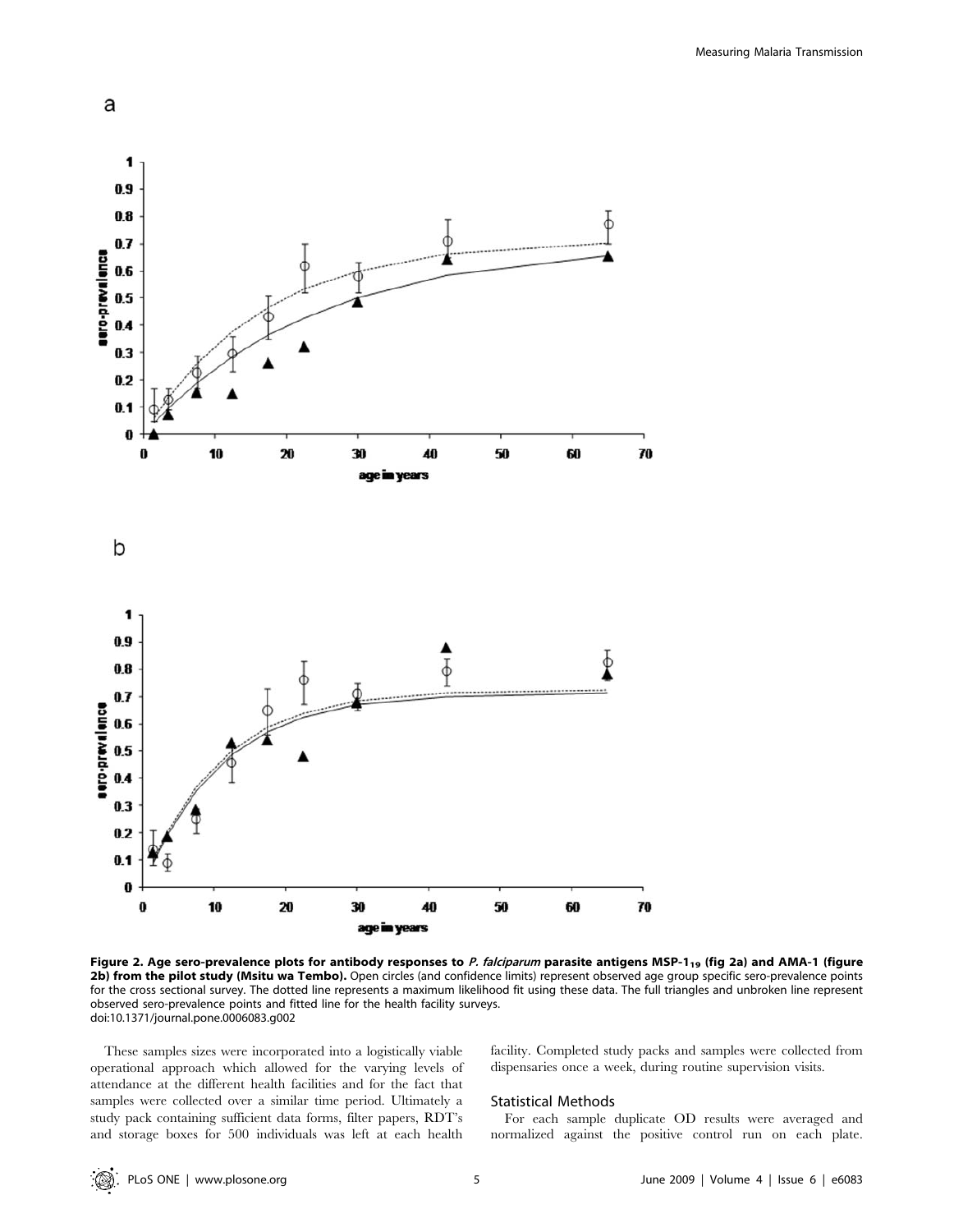Antibody titre was estimated using the formula: titre = dilution/ [maximum OD/(OD test serum- minimum OD)-1]. A cut off above which samples were deemed antibody positive was defined using a mixture model as previously described [25]. Briefly, the distribution of normalized OD values was fitted as the sum of two Gaussian distributions (a narrow distribution of sero-negatives and a broader distribution of sero-positives) using maximum likelihood methods. The mean OD of the Gaussian corresponding to the sero-negative population plus three standard deviations was used as the cut-off for sero-positivity (Cook et al, unpublished). A separate cut off was generated for each antigen (MSP-1<sub>19</sub> & AMA-1), each sample type (plasma & filter paper) and each study (Pilot or IPTi). The sero-conversion rate (SCR or  $\lambda$ ) was estimated by fitting a simple reversible catalytic model to the measured sero-prevalence, stratified into yearly age-groups, using maximum likelihood methods. For these models only individuals aged 1 and over were included to remove the effect of maternallyderived antibodies in infants. Additionally, evidence for temporal changes in SCR was explored by fitting models in which the SCR is allowed to change at a single time-point. The significance of the change was identified using likelihood ratio tests against models with no change, and profile likelihoods were plotted to determine confidence intervals for the estimated time of the change [30]. Lambda SCR values were converted to EIR equivalents using a log log regression equation based on previously collected SCR and EIR values from areas of different transmission intensity in Tanzania  $[23,24]$ . Antigen-specific fixed values of rho,  $\rho$ , the seroreversion rate, were fixed based on previous estimates from Tanzania [24](for MSP-1<sub>19</sub> rho = 0.0173/yr & AMA-1 rho = 0.0262/yr). All analysis was carried out using Stata 10 (Statacorp, Texas US).

#### Ethical approvals

Ethical approval for the study was obtained from the Tanzanian National Institute of Medical Research (NIMR/HQ/R.8a/ Vol.IX./553), the Kilimanjaro Christian Medical Centre (KCMC: #224) and the London School of Hygiene & Tropical Medicine (LSHTM: #5136).

# Results

## Pilot study

For the pilot study, samples were collected from 341 individuals attending the health facility in Msitu wa Tembo over a 4 week period. Compared with the previous cross-sectional survey, the proportion of individuals under the age of 1 year was higher than expected  $(12.9\% \text{ vs } 4.5\%, \text{ p} < 0.001)$  presumably as a result of infant attendance at the MCH clinic for routine vaccination (Table 1). Parasite positivity (as determined by RDT) was also higher in those recruited at the clinic compared with those recruited in the cross-sectional surveys  $(4.7\% \text{ vs. } 2.3\%, \text{ p} < 0.001)$ . Overall, sero-prevalence for MSP-1<sub>19</sub> was significantly lower at the health facility than in the cross-sectional survey (29.1% vs. 40.5%, p = 0.005) but antibody sero-prevalence was similar for AMA-1  $(46.9\%$  vs.  $47.9\%$ ,  $p = 0.8$ ). No significant differences in anti-AMA-1 antibody titres were seen between subjects recruited at the health facility and and those recruited in the community. Among children aged under 1 year and children aged 2–5 years, mean  $MSP-1_{19}$  antibody titres were significantly higher among children recruited at the health facility than among children recruited in the community. However, in adults, anti-MSP- $1_{19}$  titres were higher among those recruited in the community than among those recruited at the health facility (Table 1). In the community surveys, mean antibody titres were significantly higher in RDT positive than in RDT negative individuals for both antigens  $(MSP-1<sub>19</sub>: 216$ vs 72 p $<$ 0.001; AMA-1: 161 vs 74 P $<$ 0.005). Antibody titres were also higher in RDT positives than RDT negatives in the health facility survey but not significantly so (MSP-1 titres 63 vs 49  $p = 0.6$ ; AMA-1 116 vs 65 P = 0.08). Age sero-prevalence plots for each antigen are shown in Figure 2. Estimated SCR values obtained from the statistical model, assuming no change in transmission intensity, for health facility and cross-sectional surveys were not significantly different for AMA-1 [ 0.63 (95% CI 0.52–0.76) and 0.61 (95% CI 0.56–0.65) respectively;  $p = 0.4$ ] but the health facility estimate for MSP-1<sub>19</sub> 0.24 (95% CI 0.19– 0.29)] was significantly lower than the cross sectional estimate 0.42  $(95\% \text{ CI}0.39-0.45; \text{ p} = 0.012).$ 

**Table 2.** Distribution of study participants by age group, sex, RDT and sero-positivity to both MSP-1<sub>19</sub> and AMA-1 for health facilities in Korogwe and Same districts.

| age group  | total (%)  | Korogwe        |                   |                                       |                         | <b>Total</b> | Same     |                   |                                       |                         |
|------------|------------|----------------|-------------------|---------------------------------------|-------------------------|--------------|----------|-------------------|---------------------------------------|-------------------------|
|            |            | $\%$<br>female | % RDT<br>positive | % MSP-1 <sub>19</sub><br>seropositive | % AMA-1<br>seropositive |              | % female | % RDT<br>positive | % MSP-1 <sub>19</sub><br>seropositive | % AMA-1<br>seropositive |
| <1         | 348 (17.6) | 50.3           | 4.7               | 9.9                                   | 18.0                    | 240 (12.7)   | 50.0     | 0.0               | 2.1                                   | 9.2                     |
| $1$ to $2$ | 90(4.5)    | 44.4           | 21.1              | 16.9                                  | 16.9                    | 94 (4.9)     | 48.9     | 1.1               | 1.1                                   | 3.2                     |
| $2$ to 5   | 161(8.2)   | 54.7           | 24.8              | 20.0                                  | 35.6                    | 135 (7.15)   | 61.5     | 0.8               | 1.5                                   | 2.2                     |
| 5 to 10    | 143 (7.2)  | 53.2           | 32.4              | 23.1                                  | 53.9                    | 122(6.5)     | 49.2     | 2.5               | 3.4                                   | 7.4                     |
| 10 to 15   | 94 (4.8)   | 56.4           | 17.2              | 36.2                                  | 79.8                    | 126(6.7)     | 64.3     | 0.8               | 3.3                                   | 22.4                    |
| 15 to 20   | 127(6.4)   | 74.8           | 11.1              | 50.0                                  | 77.8                    | 182 (9.6)    | 64.8     | 4.1               | 14.4                                  | 44.8                    |
| 20 to 25   | 172 (8.7)  | 83.7           | 7.0               | 54.1                                  | 84.9                    | 160(8.5)     | 79.4     | 0.0               | 23.1                                  | 48.8                    |
| 25 to 35   | 371 (18.8) | 81.1           | 4.6               | 53.4                                  | 87.3                    | 290 (15.4)   | 78.9     | 0.4               | 25.6                                  | 52.1                    |
| 35 to 50   | 273 (13.8) | 72.2           | 2.9               | 57.4                                  | 86.8                    | 283 (15.0)   | 77.0     | 1.1               | 36.9                                  | 66.3                    |
| $>50$      | 195 (9.9)  | 61.0           | 2.6               | 73.2                                  | 87.1                    | 256 (13.6)   | 63.3     | 0.0               | 35.6                                  | 57.9                    |
| Total      | 1,974      | 65.3           | 9.8               | 40.7                                  | 64.1                    | 1,888        | 65.9     | 0.9               | 18.6                                  | 37.7                    |

doi:10.1371/journal.pone.0006083.t002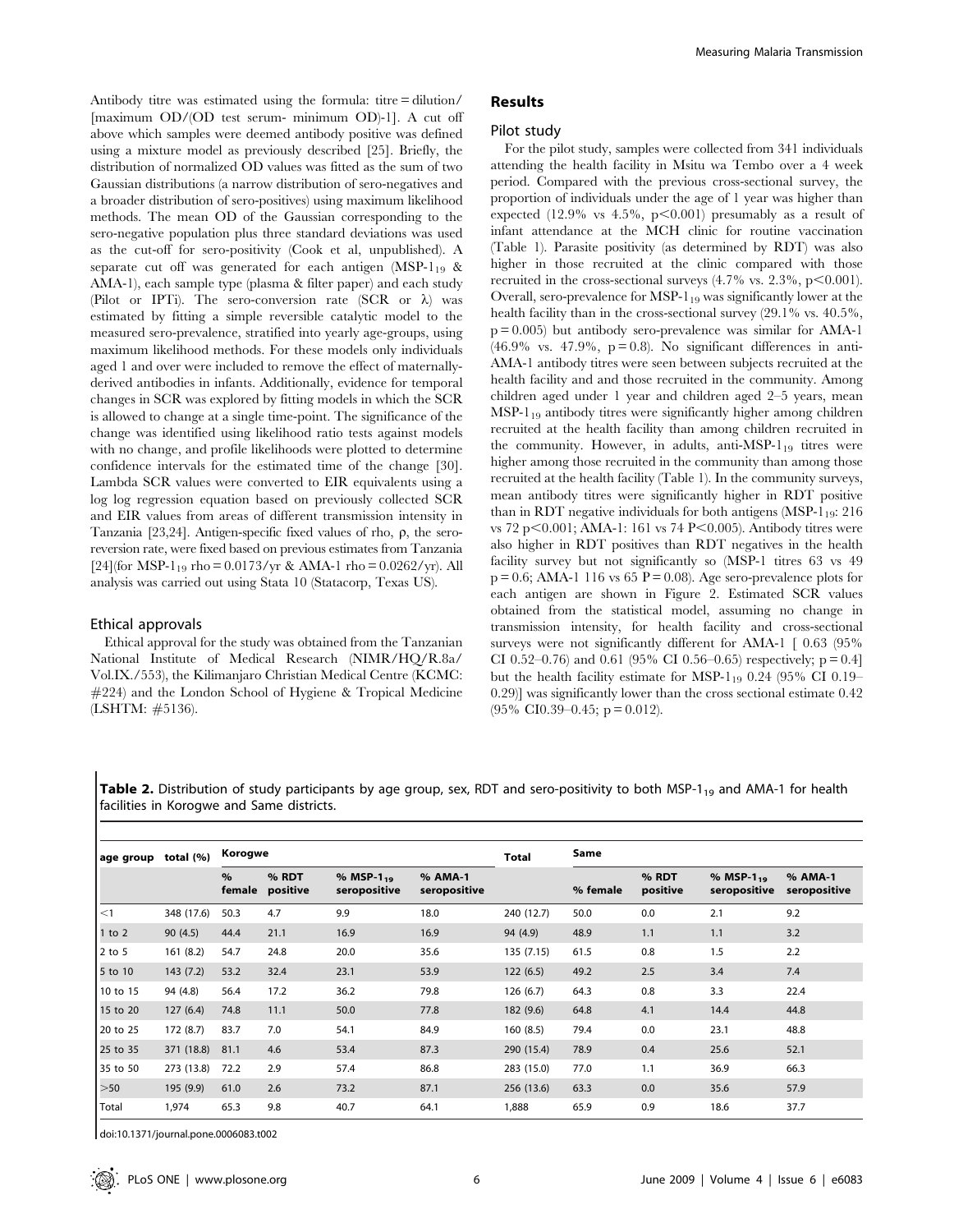



Figure 3. Age sero-prevalence plots for MSP-1<sub>19</sub> and AMA-1 fitted by maximum likelihood with a single force of infection for the dispensaries in the Kili-IPTi study. Plot a) MSP-1<sub>19</sub> Same district; b) AMA-1 Same district; c) MSP-1<sub>19</sub> Korogwe district and d) AMA-1 Korogwe district. Black triangles represent observed data and black lines predicted values. Dotted black lines represent upper and lower 95% CI for the predicted SCR. doi:10.1371/journal.pone.0006083.g003

#### IPTi study

A total of 3862 subjects were enrolled in the main study with similar numbers recruited between Korogwe and Same district sites: subject numbers at individual health facilities ranged from 421 to 499. Two thirds (66.0%) of samples were from those attending the health facility as patients, the majority of these as outpatients, and the remainder were accompanying guardians and/or siblings. Participant age ranged from infancy (4 weeks old) to 96 years. Although there were no age or gender restrictions on participation in the study, the age groups showing the greatest participation were  $\leq 4$  and  $\geq 22$  years, with an overall mean age of 24 years. Sixty six percent of participants were female, presumably due to attendance of women at antenatal clinics or as an accompanying guardian for a child. RDT parasite positivity rate was higher in the Korogwe health facilities than in Same (Table 2).

ELISA was performed on 3859 filter paper samples for MSP- $1_{19}$ and 3862 samples for AMA-1. Sero-positivity to both antigens increased with age and was higher in the Korogwe health facilities (MSP-1<sub>19</sub> and AMA-1 both  $p<0.001$ ; Table 2). Antibody positivity rates were not significantly different between sick children and children who were well (MSP-1<sub>19</sub> 12.0% vs  $8.6\%$  $p = 0.1$ , AMA-1 17.2 vs 19.3  $p = 0.8$ ). Age sero-prevalence plots for the Same and Korogwe regions are shown in Figure 3. Visual assessment of the plots for the Same dispensaries indicated a poor fit of the model, for younger age groups, where sero-prevalence was lower than predicted. When a model, which allowed for a single change in sero-conversion rate was fitted to the combined data from the 4 Same health facilities, the best fitting model was that with the change between the two SCRs occurring approximately 15 years previously (CI 11–18) (i.e.1992) according to the MSP-1<sub>19</sub> data (Figure 4a) and 8 years previously (CI 6–14) (i.e. 1999) according to the AMA-1 data (Figure 4b). We chose a model compatible with both antigens which assumed that the SCR in Same changed 10 years previously, which had a significantly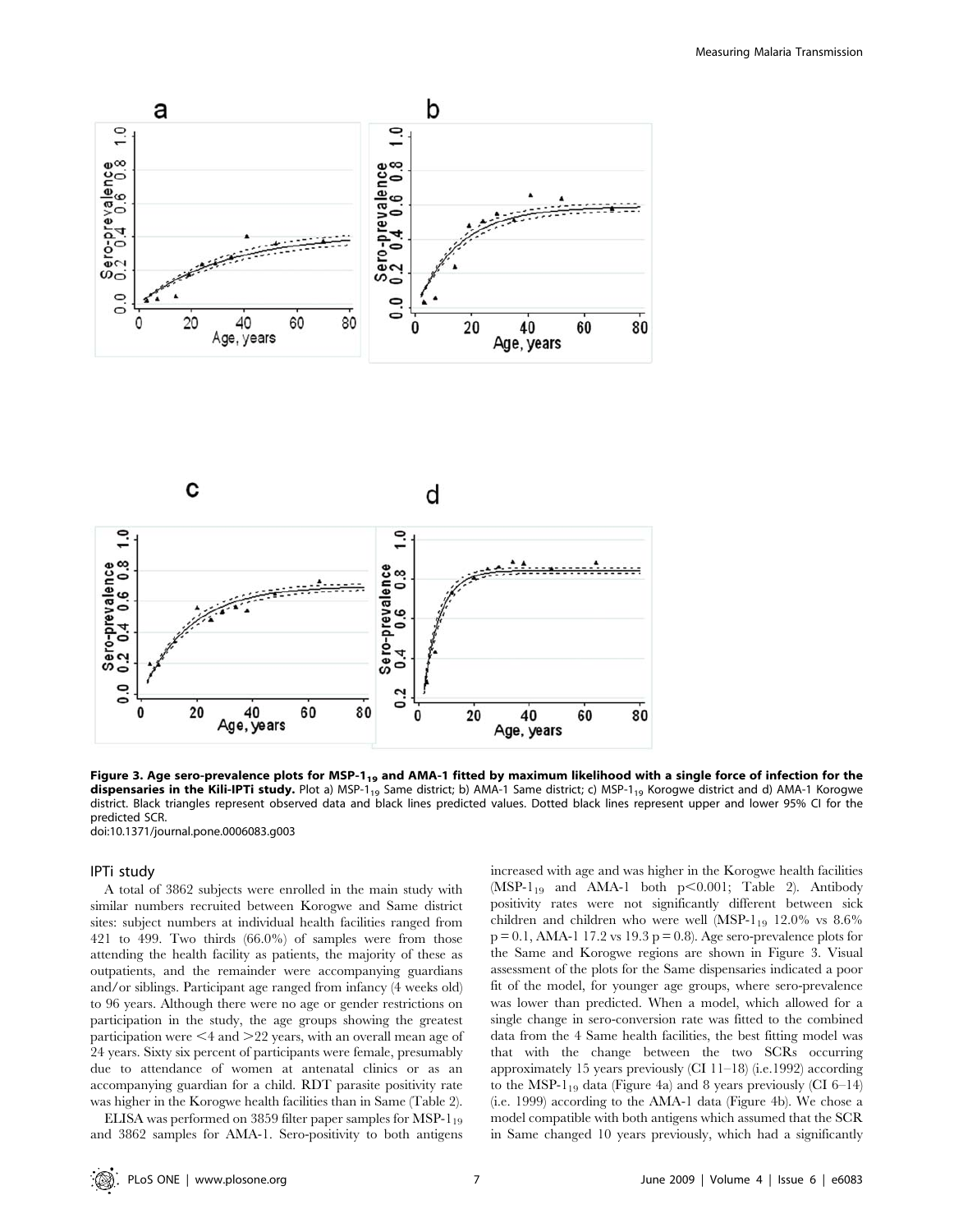

Figure 4. Univariate profile likelihood to evaluate the time at which sero-conversion rates changed. Same region fits are represented in a) for MSP-1<sub>19</sub> fits and b) for AMA-1. The broken black line is the 95<sup>th</sup> percentile of the Chi-squared on 1 degree of freedom below the maximum. The two points at which this line crosses the log-likelihood profile are used to determine an approximate 95% confidence interval for the time since the change in SCR i.e. 11–18 years for MSP-1<sub>19</sub> and 6 to 14 years for AMA-1. The equivalent plots for Korogwe are shown in c) for MSP-1<sub>19</sub> and d) for AMA-1.

doi:10.1371/journal.pone.0006083.g004

better fit than the model that assumed the SCR had remained constant (likelihood ratio test for MSP-1<sub>19</sub>  $X^2 = 9.6$  p = 0.002 and AMA-1  $X^2 = 45.4$  p $\leq 0.0001$ ). Sero-prevalence plots for Same assuming a change in SCR 10 years previously are shown in Figures 5a and 5b, for MSP- $1_{19}$  and AMA respectively. A change in SCR was observed for all 4 health facilities in Same (Table 3) but was not observed for any of those in Korogwe region (Figures 4c & 4d)(Similar analysis was conducted on pilot survey data which showed the best fitting model with a single conversion rate).

The estimated SCR for each health facility, including both the current estimate and the historical estimates for those in Same, for each antigen, along with the respective estimates of EIR, are shown in Table 3. SCRs for the different antigens were correlated (Pearson correlation coefficient  $r = 0.88$ , CI 0.78–0.97). Excluding from the analysis any individuals who were positive for malaria infection by RDT did not affect the SCR estimate. In Korogwe, the SCRs calculated using all samples were 0.04 (CI 0.037–0.044) for MSP- $1_{19}$  and 0.126 (CI 0.115–0.138) for AMA-1 (Table 3).

The corresponding values when RDT positive samples were excluded from the analysis were  $0.037$  (0.033–0.041) for MSP-1<sub>19</sub> and 0.114 (0.103–0.126) for AMA-1. SCRs were not significantly different when calculated for patients or accompanying individuals (Table 4). Our estimates of SCR demonstrate that there is considerable heterogeneity in transmission across the study site and suggest that the current upper estimates of transmission (i.e. the upper 95% confidence limit) in the study area range from less than 0.1 to more than 30 infectious bites per person per year. Estimated SCR and EIR equivalents show a trend for transmission to be higher in communities closer to the Indian ocean, as we have documented previously [27]. In the Same dispensaries our SCR estimates indicate a 2-fold (Same District Hospital) to  $\sim$ 20-fold (Kisiwani) decrease in transmission in recent years. Finally, for each health facility, current SCR values were highly correlated with clinical malaria incidence rates among infants in the placebo (untreated) cohort of the contemporaneous IPTi study conducted at the same sites [26] (Pearson correlation coefficient MSP- $1_{19}$  $r = 0.78$ , p $< 0.01$ ; AMA-1  $r = 0.91$ , p $< 0.001$ ) (Figure 6a & 6b).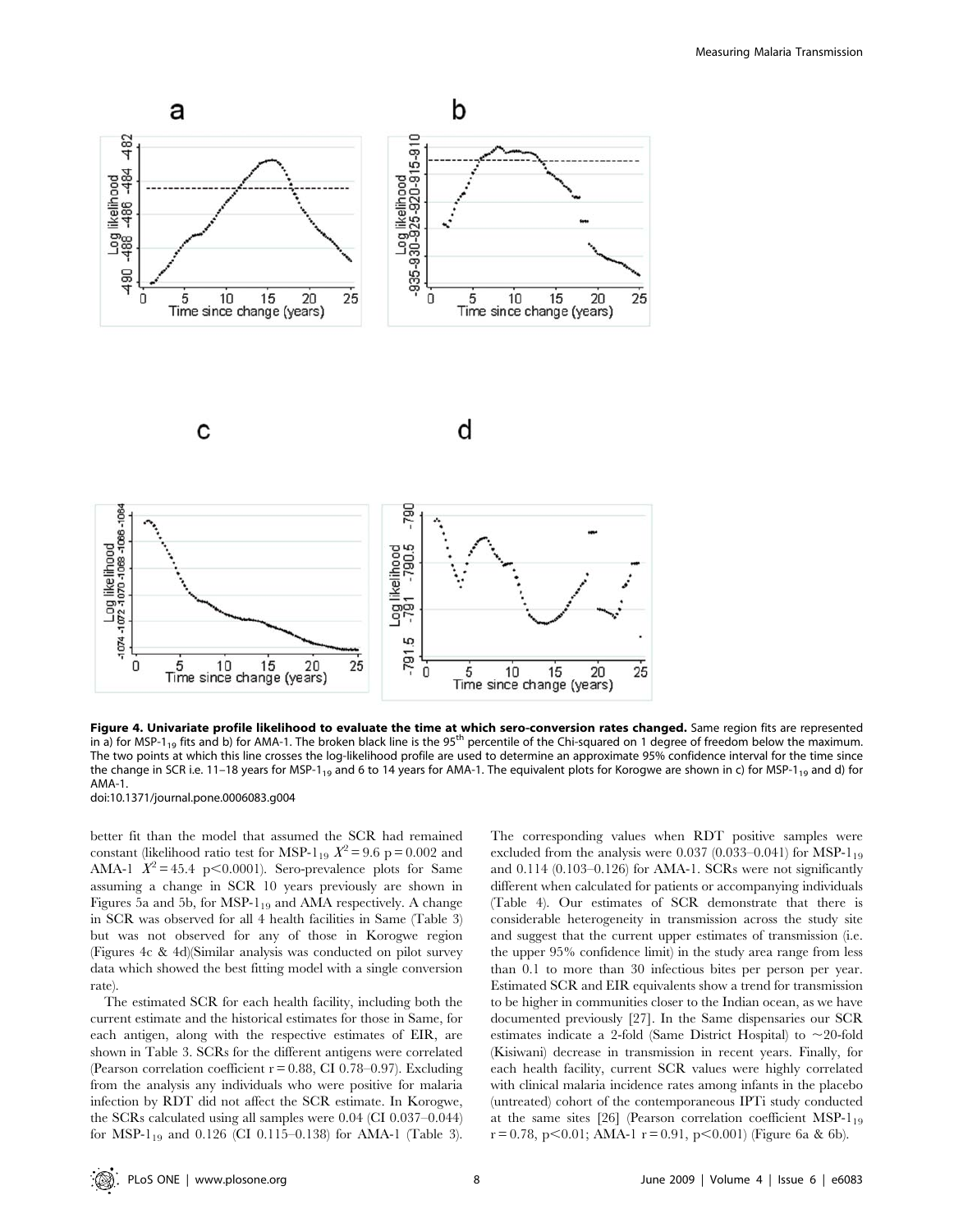





Figure 5. Age sero-prevalence plots for MSP-1 $_{19}$ (a) and AMA-1 (b) fitted by maximum likelihood with a two forces of infection **for Same district.** Black triangles represent observed data and black lines predicted values. Dotted black lines represent upper and lower 95% CI for the predicted SCR. doi:10.1371/journal.pone.0006083.g005

### **Discussion**

In this study we have used the prevalence of antimalarial antibodies in samples collected from health centre attendees to generate measures of MTI. Age-specific sero-prevalence rates were used to estimate sero-conversion rates (SCR), which have previously been shown to correlate closely with the gold standard measure of malaria transmission, EIR [23]. Consistent with previous studies in the same area [27,31], estimated transmission intensity varied from village to village according to altitude and proximity to the Indian Ocean and varied more than 10-fold between geographically adjacent communities (Korogwe EIR equivalent range between 1 and 14 ib/p/yr). Importantly, the data point to a recent marked reduction in malaria transmission in one of the study sites; our best estimate is that EIR in Same region has fallen by approximately 90% in the last 10 years, in line with estimates generated from conventional malariometric parameters from nearby Kenya [5,8,32]. Interpretation of the relationship between SCR and EIR needs to allow for variation in the estimates for both measures. Similarly, caution will be required when comparing these SCR estimates between different areas and health systems until the degree of bias in an estimate is more fully understood. However, the measures of MTI generated by this relatively quick and simple approach could find widespread application as an operational tool for malaria control programmes.

There are a number of potential limitations associated with recruitment of individuals for sero-prevalence studies via health centres. Firstly, attendance for childhood immunisation or antenatal clinics means that (as seen here) the cohort is likely to be biased towards recruitment of children under the age of 5 years and women of child bearing age. Over-representation of small children and their mothers was observed in the pilot study and may have contributed to the observed differences in anti-MSP- $1_{19}$ seroprevalence and titres between the health facility and community surveys. To compensate for this, in the main study, field workers were encouraged to sample accompanying family members as well as those seeking health care and this allowed sufficient numbers of individuals aged from 5 to 20 years to be recruited at each site to allow estimates of SCR to be obtained with a sufficient degree of precision. In future studies, numbers in this age group could also be augmented from surveys in local schools [33]. Secondly, and perhaps more importantly, many health centre attendees are ill and, depending on the transmission intensity, a substantial proportion of these will have active malaria infections which could, in theory, influence sero-prevalence rates. In the pilot study there were, predictably, more parasite positive individuals recruited at the health centres than in the cross sectional surveys and in both the pilot study and the main study parasitaemic individuals were 2–3 times more likely to be antibody positive than aparasitaemic individuals. In the main study, however, excluding these RDT positive individuals from the analysis resulted in only marginally lower SCR suggesting that concurrent patent malaria infections do not bias SCR estimates. One reason for this may be that sero-prevalence may also be affected by sub-patent parasite carriage (i.e. parasitaemia that is below the limit of detection by microscopy and RDT's). Subpatent infections are far more frequent than patent infections, even at quite low transmission intensities [29,34–36], and it is probable that similar levels of asymptomatic carriage are present in health facility attendees and in participants in cross-sectional surveys. Further work is underway to investigate the impact of patent and subpatent parasitaemia on SCR. Future studies will also need to evaluate the impact of HIV infection on malaria seroprevalence. There are few data relating to the effect of HIV infection on antimalarial antibody levels and these data are inconclusive.HIV infection may reduce anti-malarial antibody concentrations in pregnant women but has no effect malaria specific antibody responses in HIV infected neonates [37,38]. Finally, although most health facilities have defined catchment areas, with the majority of attendees coming from within this area [39], SCR estimates for some facilities may be skewed by recruitment of individuals who come from further away. This is most likely to be the case for referral facilities and for particularly well-resourced health facilities on major transit routes. Ideally, such facilities would not be selected for survey; if this is unavoidable then a simple question on village of residence could be used to refine the catchment area or to filter out attendees from outside the local community.

Whilst a health facility survey has less epidemiological rigour than a full cluster sampled household based survey, it does have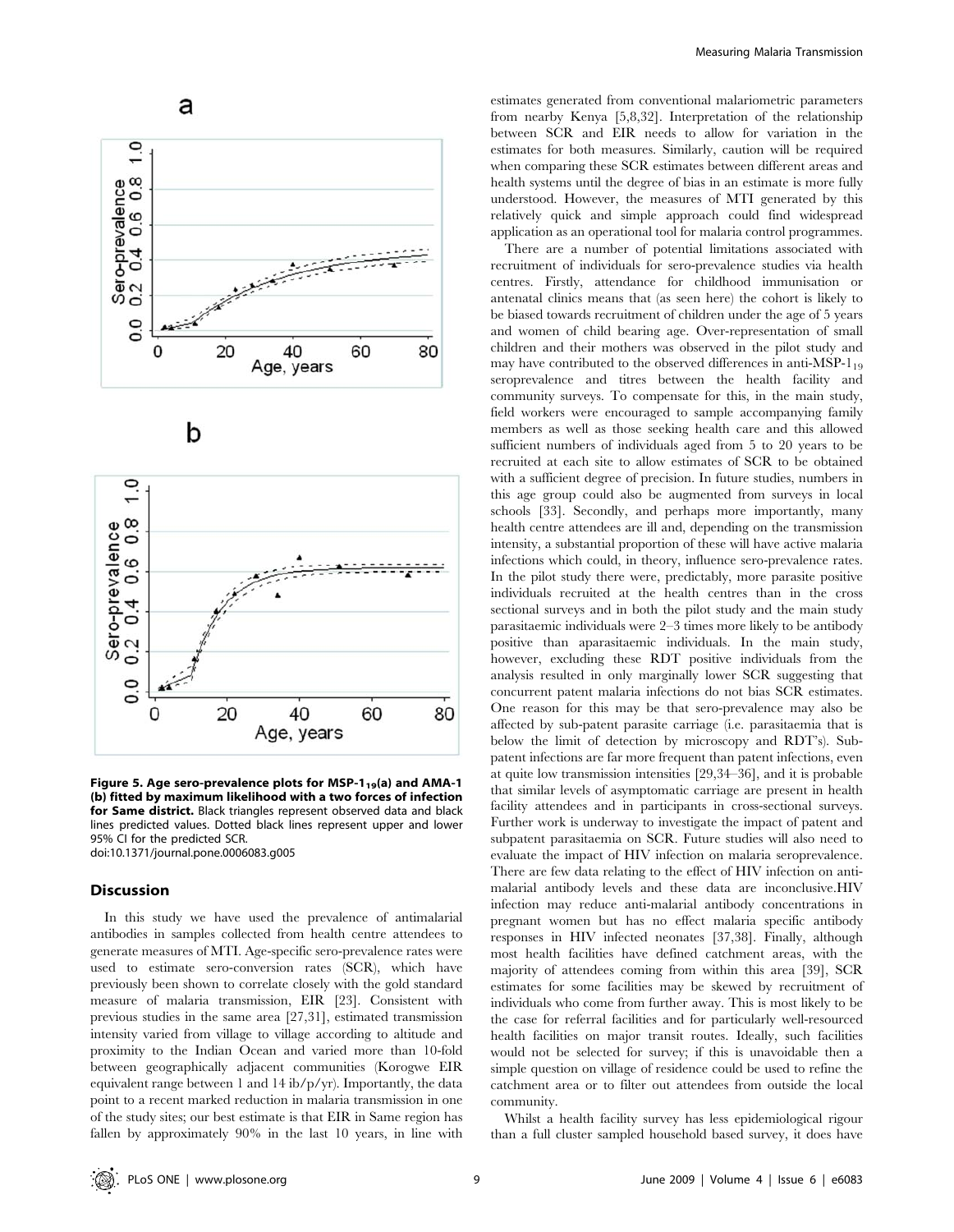Table 3. Sero-conversion rates and EIR equivalents for MSP-1<sub>19</sub> and AMA-1 by district and by individual health facility.

| Site            |          | <b>MSP</b>                     |                 |                   |             | <b>AMA</b>                     |                 |                   |                |
|-----------------|----------|--------------------------------|-----------------|-------------------|-------------|--------------------------------|-----------------|-------------------|----------------|
|                 |          | <b>Sero conversion</b><br>rate | <b>CI</b>       | EIR equivalent CI |             | <b>Sero conversion</b><br>rate | <b>CI</b>       | EIR equivalent CI |                |
| Same (all)      | previous | 0.025                          | $0.021 - 0.03$  | 0.6               | $0.4 - 0.9$ | 0.066                          | $0.057 - 0.078$ | 0.6               | $0.4 - 1$      |
|                 | Current  | 0.005                          | $0.002 - 0.01$  | $\mathbf{0}$      | $0 - 0.1$   | 0.01                           | $0.006 - 0.016$ | $\Omega$          | $0 - 0$        |
| Same DH         | previous | 0.02                           | $0.015 - 0.028$ | 0.4               | $0.2 - 0.8$ | 0.043                          | $0.031 - 0.06$  | 0.2               | $0.1 - 0.5$    |
|                 | Current  | 0.002                          | $0 - 0.013$     | $\mathbf{0}$      | $0 - 0.2$   | 0.011                          | $0.004 - 0.027$ | $\Omega$          | $0 - 0.04$     |
| <b>Kisiwani</b> | previous | 0.044                          | $0.031 - 0.062$ | 2                 | $1 - 4.3$   | 0.133                          | $0.097 - 0.182$ | 4.7               | $1.9 - 11.7$   |
|                 | Current  | 0.003                          | $0 - 0.022$     | $\mathbf{0}$      | $0 - 0.5$   | 0.005                          | $0.001 - 0.018$ | $\overline{0}$    | $0 - 0.01$     |
| Gonja Maore     | previous | 0.023                          | $0.009 - 0.06$  | 0.5               | $0.1 - 4.1$ | 0.071                          | $0.049 - 0.103$ | 0.8               | $0.3 - 2.2$    |
|                 | Current  | 0.008                          | $0.003 - 0.02$  | 0.06              | $0 - 0.4$   | 0.008                          | $0.003 - 0.023$ | $\Omega$          | $0 - 0.03$     |
| Ndungu          | previous | 0.032                          | $0.024 - 0.044$ | 1.1               | $0.6 - 2.1$ | 0.071                          | $0.049 - 0.101$ | 0.7               | $0.26 - 2.1$   |
|                 | Current  | 0.003                          | $0 - 0.013$     | $\mathbf{0}$      | $0 - 0.3$   | 0.014                          | $0.007 - 0.031$ | $\Omega$          | $0.001 - 0.07$ |
| Korogwe (all)   |          | 0.04                           | $0.037 - 0.044$ | 1.7               | $1.4 - 2$   | 0.126                          | $0.115 - 0.138$ | 4                 | $3 - 5.3$      |
| Magunga         |          | 0.03                           | $0.025 - 0.035$ | 0.9               | $0.6 - 1.3$ | 0.075                          | $0.064 - 0.089$ | 0.9               | $0.5 - 1.5$    |
| Majengo         |          | 0.034                          | $0.029 - 0.041$ | 1.2               | $0.8 - 1.7$ | 0.092                          | $0.077 - 0.11$  | 1.6               | $0.9 - 2.7$    |
| Mnyuzi          |          | 0.063                          | $0.053 - 0.074$ | 4.4               | $3.1 - 6.2$ | 0.188                          | $0.155 - 0.228$ | 12.8              | $7.2 - 22.5$   |
| Magasin         |          | 0.041                          | $0.034 - 0.048$ | 1.8               | $1.2 - 2.5$ | 0.209                          | $0.171 - 0.255$ | 17.4              | $9.8 - 31.1$   |

doi:10.1371/journal.pone.0006083.t003

several advantages. These surveys are rapid: SCR and MTI data were available from the 8 sites within 8 weeks of starting the surveys. The operational requirements were minimal: training and routine monitoring of health centre staff was performed by 2 project staff travelling between facilities by motorbike and ELISA assays were all performed by one laboratory technician. This operational ease is reflected in the cost; a crude comparison of costs between the health centre surveys (conducted in 2007) and cross sectional surveys conducted in the same area (in 2001) [27] suggests a 5- to 10- fold cost saving (US\$1–2 per person compared with US\$10–15 per person). These operational benefits are in addition to the benefits of the increased sensitivity and relative stability of antibody responses over time compared with using parasite rate or EIR to determine transmission intensity and the fact that surveys can be carried out at any time of year rather than being, restricted to 'high' or 'low' transmission seasons [24]. With malaria control activities needing to become increasingly focused there is a clear case for making more use of routine health facility data to provide local relevant estimates of transmission [40]. Training and equipment to carry out health facility serological surveys could be built into the strengthening of the health centre system, providing important information on the population at risk from malaria and guiding more detailed surveys to identify high prevalence communities that may require greater resources from malaria control programmes and low prevalence communities that need to be monitored for re-emergence of transmission.

A very important benefit of the sero-prevalence approach to estimating malaria transmission is the ability to detect historical changes in MTI. Whilst the step-change in SCR in the four health facilities in Same district is highly indicative of a marked change in transmission over the last decade; in theory the same pattern could be seen if there was an age-related change in risk of malaria exposure – for example by virtue of travel to or employment in an area of differing transmission [36]. Whilst, from our knowledge of the socio-economic and demographic characteristics of this community, this seems unlikely we need to formally exclude this possibility. Fortunately, two of the health centres studied here

serve villages for which we have SCR estimates from our previous village-based cross-sectional surveys in 2001 [23]. In the village of Kadondo, which is in the catchment of Gonja Maore health facility in Same district, the AMA-1 SCR from 2001, was 0.112 (CI 0.09–0.13) which is similar to our current estimate of SCR prior to 1998 (SCR 0.071, CI 0.049–0.103) and noticeably higher than our current estimate for post-1998 (SCR 0.008, CI 0.003– 0.023). Moreover, there was no evidence of a step-change in SCR in 10–15 year olds in the data collected in 2001, arguing against age-related behavioural changes as an explanation for changing SCR. Taken together with both regional [32] evidence of a decrease in malaria transmission and a 70% decline in slide positivity in outpatients to Same hospital between 2002 and 2006 [41], these observations buttress our conclusion of a drop in transmission intensity in Same District in the mid- to late-1990s.

In Korogwe district, the 2001 SCR value for AMA-1 for Mgila, which lies within the catchment of Magasin health facility, was 0.187 (CI 0.16–0.22) which compares well with the current estimate of 0.21 and suggests that malaria transmission may not have changed here so significantly over the last few years. In

| <b>Table 4.</b> Sero-conversion rates for MSP-1 <sub>19</sub> and AMA-1 by |
|----------------------------------------------------------------------------|
| district and by individuals attending the health facility as               |
| health seekers or as companions.                                           |

| Site    | Antigen |          | Service seekers           | <b>Companions</b>         |
|---------|---------|----------|---------------------------|---------------------------|
| Same    | MSP-1   | previous | $0.024$ (0.018-0.032)     | $0.028$ (0.023-0.034)     |
|         |         | current  | $0.005(0.002 - 0.012)$    | $0.000(0.000 - 0.000)$    |
|         | $AMA-1$ | previous | $0.066$ (0.052-0.082)     | $0.068$ (0.053-0.087)     |
|         |         | current  | $0.011(0.006 - 0.018)$    | $0.008$ $(0.003 - 0.025)$ |
| Korogwe | MSP-1   |          | $0.043$ $(0.039 - 0.049)$ | $0.034$ (0.030-0.040)     |
|         | AMA-1   |          | $0.134(0.119 - 0.152)$    | $0.116(0.099 - 0.136)$    |

doi:10.1371/journal.pone.0006083.t004

 $\overline{\phantom{a}}$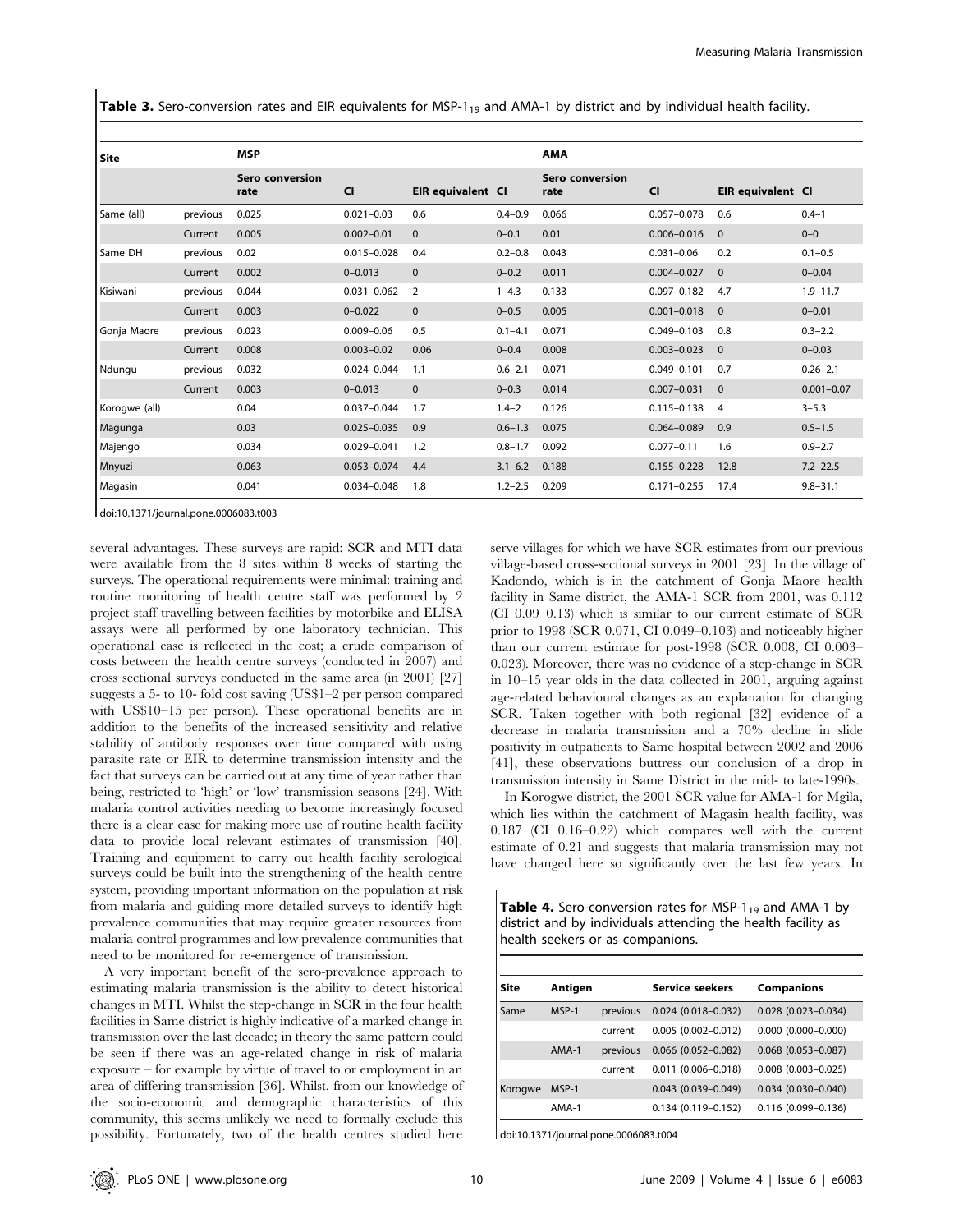

Figure 6. Current sero-conversion rates and clinical malaria incidence rates in the IPTi placebo cohort for each health facility: (a) for MSP-1<sub>19</sub> and (b) for AMA-1. Vertical bars indicate the 95% CI for SCR and horizontal bars indicate the 95% CI for malaria incidence. Fitted lines represent linear regression plots.  $R^2$  values for MSP-1<sub>19</sub> and AMA are 0.78 and 0.91, respectively. doi:10.1371/journal.pone.0006083.g006

contrast, although no step-change in SCR was evident, the paired MSP-1<sub>19</sub> estimates for Mgila in 2001 and Magasin in 2008 show a decrease in SCR from 0.13 (0.9–1.6) to 0.04 (0.03–0.05). Given the proximity of Same and Korogwe districts, and mounting regional evidence for change in transmission, it seems likely that transmission is also gradually declining in Korogwe district. The differences between the AMA-1 and MSP-1<sub>19</sub> estimates in detecting changes in transmission may be linked to differences in seroconversion and reversion rates and this could also explain the differences observed in the pilot study. It is likely that seroconversion and reversion rates are different for different antigens, possibly reflecting their inherent immunogenicity, subclass dependent half-life, polymorphism etc. AMA-1 appears to be more immunogenic than MSP-119, and anti-AMA-1 titers

tend to be higher than those for  $MSP-1_{19}$ , suggesting that seroconversion may be faster and sero-reversion may be slower for AMA-1 than for MSP- $1_{19}$ . However, the extent to which these differences influences estimates of malaria transmission is not yet clear and is the subject of ongoing analysis in our group.

The reasons for the decline in MTI are unclear. The Same area was once hyperendemic for malaria and was part of the Pare-Taveta malaria control scheme of the 1950s [42]; although this scheme was short-lived it was highly effective and, transmission was still lower 20 years on [43]. In recent years we have found no evidence of concerted, systematic interventions in the area. Bed net use was 40% in 2001 with 10% of these insecticide treated [27]. Whilst ITN use has undoubtedly increased since then [44] it is unlikely to explain this major drop in transmission. Sociological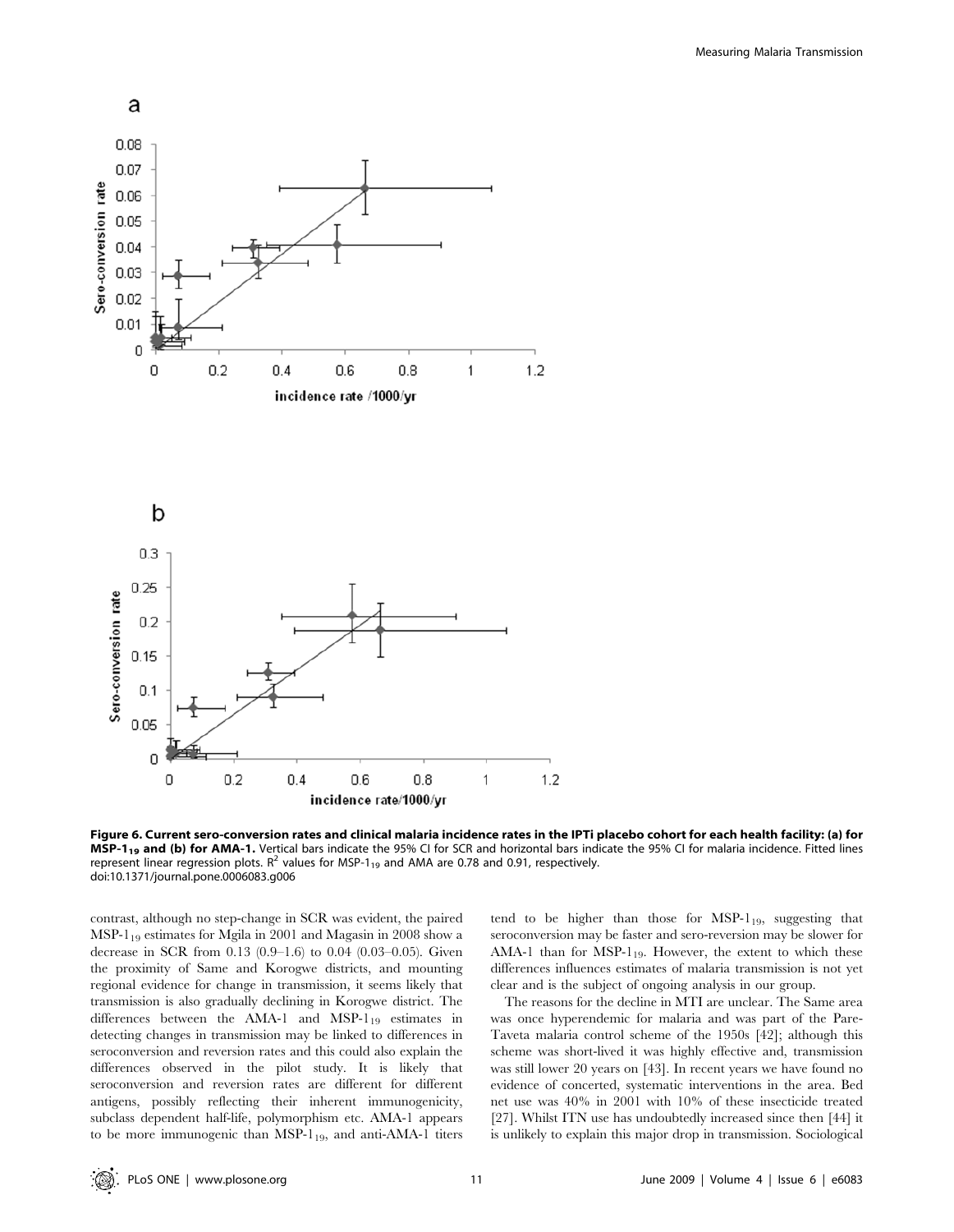factors, such as improved health services [39], increasing access to health interventions and better housing, as well as meteorological parameters (e.g. mean annual rainfall has dropped from 600 mm pa to 500 mm pa in the last 15 years) are all likely to have an effect on transmission.

In summary, we have used a rapid, health centre-based, serological survey to provide local estimates of malaria transmission intensity. These estimates are consistent with cross-sectional data collected previously in the same communities, emphasise the heterogeneity in transmission within a relatively restricted geographical area and have allowed quantification of the recent drop in malaria transmission in the region. The envisaged value of this serological approach [11,12,45] is being born out and the fact that these data can be generated quickly, cheaply and easily through the existing health infrastructure represents a potentially important innovation for implementation and monitoring malaria control activities.

#### References

- 1. Bhattarai A, Ali AS, Kachur SP, Martensson A, Abbas AK, et al. (2007) Impact of artemisinin-based combination therapy and insecticide-treated nets on malaria burden in Zanzibar. PLoS Med 4: e309.
- 2. Fegan GW, Noor AM, Akhwale WS, Cousens S, Snow RW (2007) Effect of expanded insecticide-treated bednet coverage on child survival in rural Kenya: a longitudinal study. Lancet 370: 1035–1039.
- 3. Sharp BL, Kleinschmidt I, Streat E, Maharaj R, Barnes KI, et al. (2007) Seven years of regional malaria control collaboration–Mozambique, South Africa, and Swaziland. Am J Trop Med Hyg 76: 42–47.
- 4. Guerra CA, Hay SI, Lucioparedes LS, Gikandi PW, Tatem AJ, et al. (2007) Assembling a global database of malaria parasite prevalence for the Malaria Atlas Project. Malar J 6: 17.
- 5. Okiro EA, Hay SI, Gikandi PW, Sharif SK, Noor AM, et al. (2007) The decline in paediatric malaria admissions on the coast of Kenya. Malar J 6: 151.
- 6. Rodrigues A, Schellenberg JA, Kofoed PE, Aaby P, Greenwood B (2008) Changing pattern of malaria in Bissau, Guinea Bissau. Trop Med Int Health 13: 410–417.
- 7. Ceesay SJ, Casals-Pascual C, Erskine J, Anya SE, Duah NO, et al. (2008) Changes in malaria indices between 1999 and 2007 in The Gambia: a retrospective analysis. Lancet 372: 1545–1554.
- 8. O'Meara WP, Bejon P, Mwangi TW, Okiro EA, Peshu N, et al. (2008) Effect of a fall in malaria transmission on morbidity and mortality in Kilifi, Kenya. Lancet 372: 1555–1562.
- 9. Grabowsky M (2008) The billion-dollar malaria moment. Nature 451: 1051–1052.
- 10. Roberts L, Enserink M (2007) Malaria. Did they really say … eradication? Science 318: 1544–1545.
- 11. Greenwood BM (2008) Control to elimination: implications for malaria research. Trends Parasitol.
- 12. Hay SI, Smith DL, Snow RW (2008) Measuring malaria endemicity from intense to interrupted transmission. Lancet Infect Dis 8: 369–378.
- 13. Reyburn H, Mbatia R, Drakeley C, Bruce J, Carneiro I, et al. (2005) Association of transmission intensity and age with clinical manifestations and case fatality of severe Plasmodium falciparum malaria. Jama 293: 1461–1470.
- 14. Byass P (2008) Making sense of long-term changes in malaria. Lancet 372: 1523–1525.
- 15. Hay SI, Rogers DJ, Toomer JF, Snow RW (2000) Annual Plasmodium falciparum entomological inoculation rates (EIR) across Africa: literature survey, Internet access and review. Trans R Soc Trop Med Hyg 94: 113–127.
- 16. Drakeley C, Schellenberg D, Kihonda J, Sousa CA, Arez AP, et al. (2003) An estimation of the entomological inoculation rate for Ifakara: a semi-urban area in a region of intense malaria transmission in Tanzania. Trop Med Int Health 8: 767–774.
- 17. Mbogo CM, Mwangangi JM, Nzovu J, Gu W, Yan G, et al. (2003) Spatial and temporal heterogeneity of Anopheles mosquitoes and Plasmodium falciparum transmission along the Kenyan coast. Am J Trop Med Hyg 68: 734–742.
- 18. Smith T, Killeen G, Lengeler C, Tanner M (2004) Relationships between the outcome of Plasmodium falciparum infection and the intensity of transmission in Africa. Am J Trop Med Hyg 71: 80–86.
- 19. O'Meara WP, Collins WE, McKenzie FE (2007) Parasite prevalence: a static measure of dynamic infections. Am J Trop Med Hyg 77: 246–249.
- 20. Bruce-Chwatt LJ, Draper CC, Konfortion P (1973) Seroepidemiological evidence of eradication of malaria from Mauritius. Lancet 2: 547–551.
- 21. Draper CC, Voller A, Carpenter RG (1972) The epidemiologic interpretation of serologic data in malaria. Am J Trop Med Hyg 21: 696–703. 22. Druilhe P, Pradier O, Marc JP, Miltgen F, Mazier D, et al. (1986) Levels of

antibodies to Plasmodium falciparum sporozoite surface antigens reflect malaria

Measuring Malaria Transmission

## Acknowledgments

We would like to acknowledge the support of the Kilimanjaro IPTi trial field workers and management team, Dr Martha Lemnge, Professor Frank Mosha and Dr Daniel Chandramohan. We thank Dr Robin Anders for providing the AMA-1 antigen. We thank Alphaxard Manjurano and Geoff Williams for laboratory assistance. Elements of this work have been presented in the MSc theses for LS & JC at LSHTM. The Joint Malaria Programme is a collaboration between the National Institute for Medical Research in Tanzania, Kilimanjaro Christian Medical Centre, London School of Hygiene and Tropical Medicine and the University of Copenhagen.

## Author Contributions

Conceived and designed the experiments: RG CD. Performed the experiments: LS RG SG JCampo PM JM TB SS JCook PHC. Analyzed the data: JG RH ACG CD. Contributed reagents/materials/analysis tools: JG JCampo RH PHC ACG EMR CD. Wrote the paper: LS RG SG EMR CD.

transmission rates and are persistent in the absence of reinfection. Infect Immun 53: 393–397.

- 23. Drakeley C, Corran P, Coleman PG, Tongren JE, McDonald S, et al. (2005) Estimating Medium and Long term trends in malaria transmission using serological markers of malaria exposure. Proceedings of the National Academy of Sciences 102: 5108–5113.
- 24. Corran P, Coleman P, Riley E, Drakeley C (2007) Serology: a robust indicator of malaria transmission intensity? Trends Parasitol 23: 575–582.
- 25. Corran PH, Cook J, Lynch C, Leendertse H, Manjurano A, et al. (2008) Dried blood spots as a source of anti-malarial antibodies for epidemiological studies. Malar  $\hat{I}$  7: 195.
- 26. Gosling R, Gesase S, Mosha J, Carneiro I, Hashim R, et al. (2009) Protective efficacy and safety of three antimalarial regimens for intermittent preventive treatment for malaria in infants: a randomised, placebo-controlled trial Lancet in press.
- 27. Drakeley C, Carneiro I, Reyburn H, Malima R, Lusingu JPA, et al. (2005) Altitude dependent and altitude independent variations in Plasmodium falciparum prevalence in North-eastern Tanzania. Journal of Infectious Diseases 191: 1589–1598.
- 28. Oesterholt M, Bousema J, Mwerinde O, Harris C, Lushino P, et al. (2006) Spatial and temporal variation in malaria transmission in a low endemicity area in northern Tanzania. Malar J 5: 98.
- 29. Shekalaghe SA, Bousema JT, Kunei KK, Lushino P, Masokoto A, et al. (2007) Submicroscopic Plasmodium falciparum gametocyte carriage is common in an area of low and seasonal transmission in Tanzania. Trop Med Int Health 12: 547–553.
- 30. McCullagh P, Nelder JA (1989) Generalized Linear Models CRC Press.
- 31. Lusingu JP, Vestergaard LS, Mmbando BP, Drakeley CJ, Jones C, et al. (2004) Malaria morbidity and immunity among residents of villages with different Plasmodium falciparum transmission intensity in North-Eastern Tanzania. Malar J 3: 26.
- 32. O'Meara WP, Mwangi TW, Williams TN, McKenzie FE, Snow RW, et al. (2008) Relationship between exposure, clinical malaria, and age in an area of changing transmission intensity. Am J Trop Med Hyg 79: 185–191.
- 33. Brooker S, Clarke S, Snow RW, Bundy DA (2008) Malaria in African schoolchildren: options for control. Trans R Soc Trop Med Hyg 102: 304–305.
- 34. Hamad AA, El Hassan IM, El Khalifa AA, Ahmed GI, Abdelrahim SA, et al. (2000) Chronic Plasmodium falciparum infections in an area of low intensity malaria transmission in the Sudan. Parasitology 120(Pt 5): 447–456.
- 35. Paganotti GM, Palladino C, Modiano D, Sirima BS, Raberg L, et al. (2006) Genetic complexity and gametocyte production of Plasmodium falciparum in Fulani and Mossi communities in Burkina Faso. Parasitology 132: 607–614.
- 36. Snounou G, Viriyakosol S, Zhu XP, Jarra W, Pinheiro L, et al. (1993) High sensitivity of detection of human malaria parasites by the use of nested polymerase chain reaction. Mol Biochem Parasitol 61: 315–320.
- 37. Jaworowski A, Fernandes LA, Yosaatmadja F, Feng G, Mwapasa V, et al. (2009) Relationship between human immunodeficiency virus type 1 coinfection, anemia, and levels and function of antibodies to variant surface antigens in pregnancy-associated malaria. Clin Vaccine Immunol 16: 312–319.
- 38. Ned RM, Price AE, Crawford SB, Ayisi JG, van Eijk AM, et al. (2008) Effect of placental malaria and HIV infection on the antibody responses to Plasmodium falciparum in infants. J Infect Dis 198: 1609–1619.
- 39. Armstrong Schellenberg JR, Mrisho M, Manzi F, Shirima K, Mbuya C, et al. (2008) Health and survival of young children in southern Tanzania. BMC Public Health 8: 194.
- 40. Cibulskis RE, Bell D, Christophel EM, Hii J, Delacollette C, et al. (2007) Estimating trends in the burden of malaria at country level. Am J Trop Med Hyg 77: 133–137.